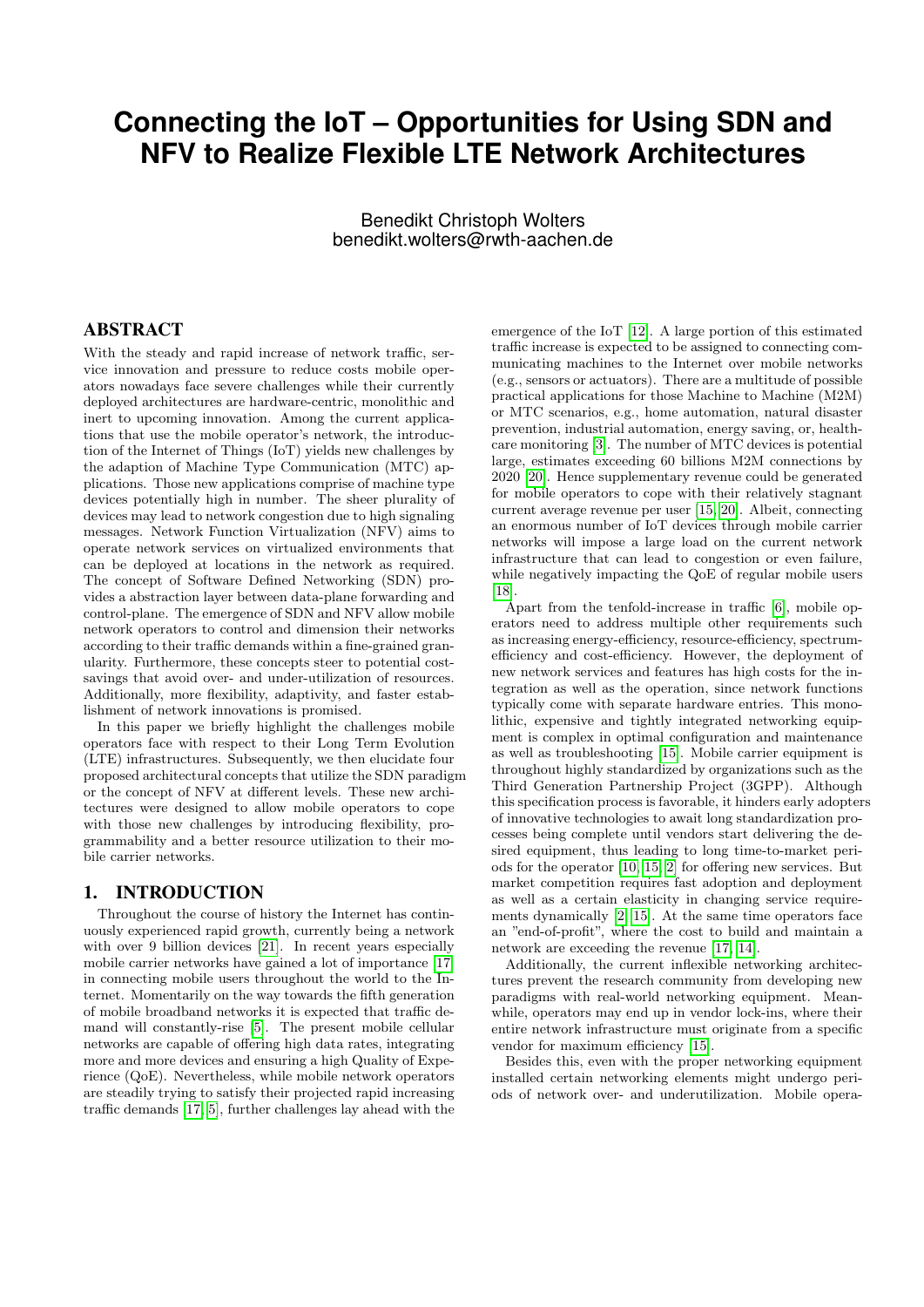

<span id="page-1-1"></span>Figure 1: The Evolved Packet Core High-Level Architecture. Multiple UEs are connected through their associated eNBs. The eNB tunnel their traffic through the SGW and PGW, respectively. The MME is coordinating the handover and mobility processes[\[19\]](#page-9-12).

tors solve this issue by over-provisioning their infrastructures leading to an inefficient use of the available resources, ultimately resulting in decreasing revenue for the mobile network operator [\[9,](#page-9-13) [1,](#page-9-14) [2\]](#page-9-10).

Additionally, the state-of-the-art hardware-centric architectures centralize data-plane networking functions such as monitoring, access control, and Quality of Service (QoS). This leads to high capital expenditures, e.g., a centralized Cisco packet gateway costs six million dollars) [\[10\]](#page-9-9). Beyond that, the networking equipment suffers from complex decentralized control-plane protocols. A change in routing can require several networking elements to reconfigure (e.g, update of routing tables). While the reconfiguration process will eventually converge, it still leaves room for misrouted packets [\[8\]](#page-9-15).

All of this leads to a reduction in the operators revenue or a limited QoE. To cope with those challenges two concepts are currently in the focus of academia [\[16\]](#page-9-16): Network Function Virtualization (NFV) and Software Defined Networking (SDN). In this paper we will focus on LTE mobile networks and present four different approaches proposed from the academic community leveraging those concepts to allow for a more flexible and scalable mobile network architecture.

## *Organization*

The rest of the paper is structured as follows: In [Section 2](#page-1-0) we provide basic background information. Subsequently, in [Section 3](#page-3-0) we will describe the selected networking architectures and discuss the approaches in [Section 4.](#page-8-0) Finally, in [Section 5](#page-9-17) we conclude our work.

# <span id="page-1-0"></span>2. BACKGROUND

In this section, we provide basic background information required to grasp the concepts of the latter introduced architectural approaches.

# 2.1 Long Term Evolution (LTE)

Since we restrict our focus to architectures that deal within the LTE [\[19\]](#page-9-12) context, we describe the LTE high-level architecture in the following. LTE is the latest evolution of 3GPP's mobile network standard. According to the specification LTE supports peak downlink rates of 300 Mbps and peak uplink rates of more than 75 Mbps. The LTE system

supports a scalable bandwidth from 1.4 MHz up to 20 MHz, thus allowing operation on lower frequency ranges. Furthermore, LTE supports a novel all-IP network that does not – as contrary to the 2G/3G-predecessors – fall back to a circuitswitched architecture design. The architecture of LTE – the Evolved Packet System (EPS) – is comprised of the Evolved Packet Core (EPC) and the air interface E-UTRA as depicted in [Figure 1.](#page-1-1) The User Equipment (UE), typically a mobile phone or a tablet, connects via the radio access network E-UTRAN to the evolved NodeB (eNB) radio station. The eNB is connected to the EPC, which we describe in the following.

# *Evolved Packet Core (EPC)*

The evolved packet core is an aggregation network for forwarding the mobile users traffic to an Packet Data Network Gateway (PDN-Gateway). The EPC has interoperability features for interacting with legacy 2G and 3G network services. The EPC acts as a unifying routing fabric in the core network used by different 3GPP-standardized radio technologies as well as non-3GPP access technologies such as IEEE 802.11, among others. The functions of the EPC are:

- Aggregating traffic from different fixed and mobile access points to a single Internet gateway router.
- Managing mobility of the user equipment between the base stations. The management of mobility is crucial to ensure packet network connectivity when a device switches from base station to another base station.
- Manage bandwidth and congestion in order to provide better QoS for applications such as voice messaging. This is necessary since the resources in wireless networks are severly constrained in how much bandwith for an UE is available.
- Handle Authentication, Authorization and Accounting (AAA) of user traffic.

After the UE connected to the eNB, the traffic is directed through a serving gateway (SGW) over the GPRS Tunneling Protocol (GTP). The corresponding SGW is a local mobility anchor, i.e. if the user switches from local eNB to another the SGW is not changed and the communication is not interrupted. Thus the SGW handles frequent changes of user's location, and stores a large amount of state since users retain their IP addresses when they move. Additionally, the SGW tunnels traffic to the Packet Data Network Gateway (PGW). The PGW enforces quality-of-service policies and monitors traffic to perform billing. The PGW also connects to the Internet and other cellular data networks, and acts as a firewall that blocks unwanted traffic. Policies at the PGW can be very fine-grained, based on whether the user is roaming, properties of the user equipment, usage caps in the service contract, parental control, etc.

Aside from the previously mentioned data-plane functionality that involves tunneling the user's traffic, the eNBs, SGWs, and PGWs also are in charge of some control-plane functions: By coordinating with the Mobility Management Entity (MME), they perform signaling to handle session setup, teardown, and reconfiguration, as well as mobility.

For example, when an UE requests to have a dedicated session setup, the PGW will send QoS and other session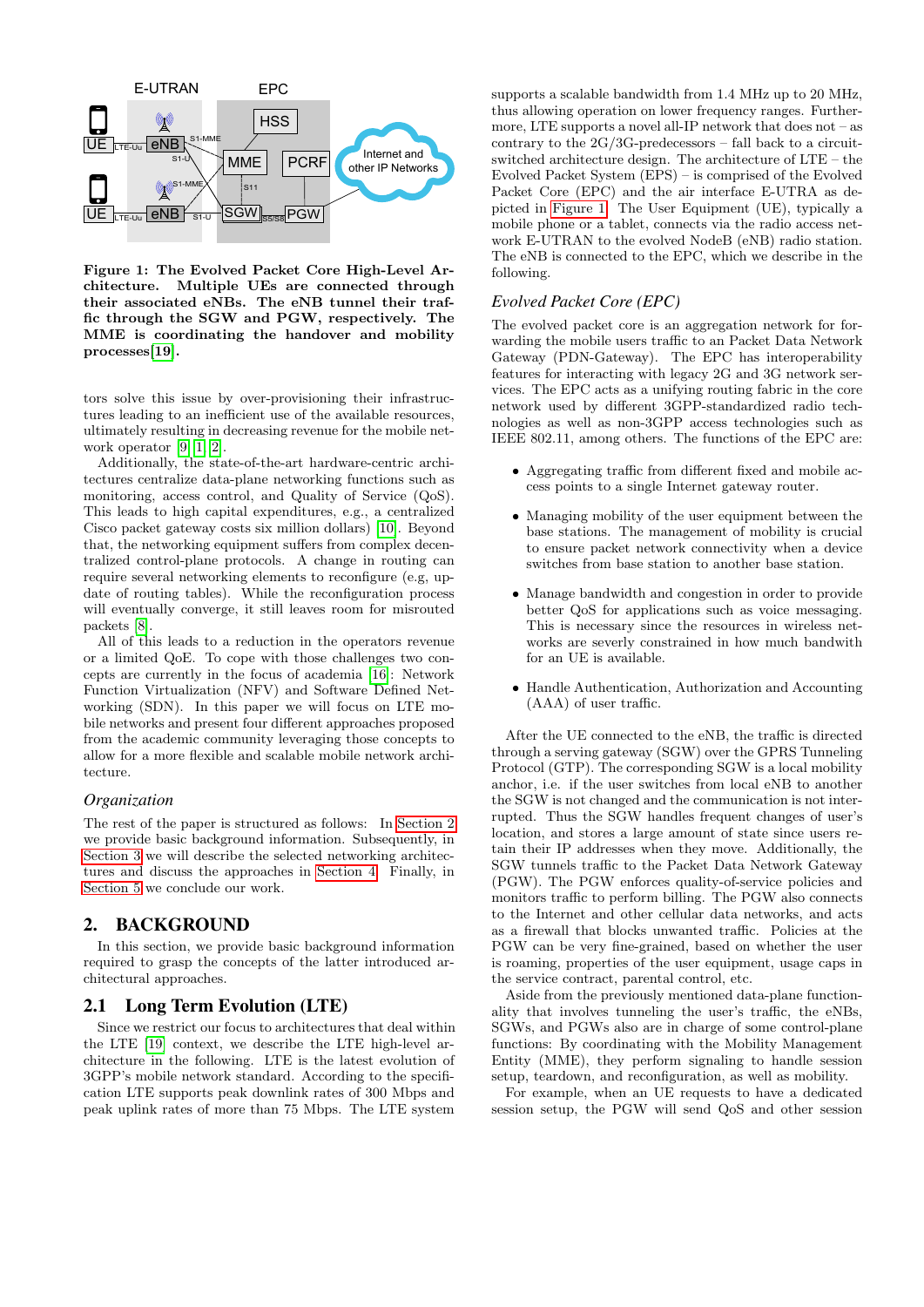information to the SGW. Thereupon the SGW will notify the MME, which will then contact the eNB to etablish the needed resources and setup the connection to the UE. Another example of control-plane interaction is the handover of an UE between two eNBs. The UE sends measurement reports to its associated eNB. If the eNB discovers the target eNB in the measurement report, and recognizes a high signal strength, it initiates a handover decision. If the eNB moves from a source eNB to a target eNB the source eNB will send a handover request to the target eNB. If the handover request was acknowledged, the target eNB will notify the MME that the UE is now in the area of responsibility of the source eNB. Additionally, the target eNB notifies the source eNB to release resources [\[10\]](#page-9-9). The SGW and PGW are also involved in routing, running decentralized routing protocols such as OSPF.

The Policy Control and Charging Function (PCRF) manages charging at the PGW domain. Furthermore, the PCRF also provides the QoS authorization that decides how to treat each traffic flow, based on the user's subscription profile. QoS policies can be dynamic, e.g., based on time of day. This must be enforced at the PGW.

The HSS is a centralized database that contains userrelated and subscription-related information. The functions of the HSS include functionalities such as mobility management, call and session establishment support, user authentication and access authorization. The HSS is based on Home Location Register (HLR) and Authentication Center (AuC) that is a relict from the 3GPP's LTE predecessors. The HSS contains subscription information for each user, such as the QoS profile, any access restrictions for roaming, and the associated MME. In times of cell congestion, a base station reduces the max rate allowed for subscribers according to their profiles, in coordination with the P-GW.

We recall from [Figure 1](#page-1-1) that in EPC, the SGW and PGW are user plane elements, while, e.g., the MME or the PCRF are purely control plane elements.

The user's traffic is encapsulated by GTP or PMIP through the core network. This encapsulations help operators support IP mobility in low-latency, higher data-rate, all-IP core networks that support real-time packet services over multiple access technologies. LTE was designed to support mobility between multiple Radio Access Networks, both legacy 3GPP networks such as 2G/3G as well as so called non-3GPP networks such as WiFi [\[19,](#page-9-12) [15\]](#page-9-6).

The EPS is a connection-oriented transmission network, which requires a "virtual" connection between two endpoints to be established (e.g., the UE and the PGW), before any data can be sent between those endpoints. This virtual connection is called a bearer. A bearer is characterized by the two endpoints that connect (e.g., UE and eNB), a set of QoS attributes, that describe the type of service (e.g., voice, video stream, best effort QoS etc.), a flow specification that describes the guaranteed and maximum bitrate filter specification that describes the traffic flows (in terms of IP addresses, protocols, port numbers, etc.) for which the transport service is provided between the two endpoints. An EPC bearer is composed of two parts, namely the S1 bearer and the S5/S8 bearer. The S1 is responsible of the traffic between the eNB and SGW [\[19,](#page-9-12) [15\]](#page-9-6). The S5/S8 bearer are for the traffic between the SGW and PGW. If the UE becomes inactive, the S1 bearer is released to save radio link resources. However, the S5/S8 bearers remain active to provide a so



<span id="page-2-0"></span>Figure 2: An OFDM Physical Radio Block (PRB) which is comprised of multiple Resource elements, which contain OFDM symbols. In OFDMA PRBs are distributed amongst clients [\[22\]](#page-9-18).

called 'always-on' feature. When an UE becomes active again, a corresponding service request is re-establishing the S1-U bearer. Additional service requests can be performed to instantiate a dedicated bearer if extra quality parameters are needed. E.g., a new S1-U and S5/S8 bearers would be created that support the higher demand service [\[15,](#page-9-6) [18\]](#page-9-7).

## <span id="page-2-2"></span>*eNodeB Air Interface*

In order to reduce the peak-to-average ratio and increase the efficiency of the power amplifier and save battery life of the UE, LTE uses different access modes for uplink and downlink. In the downlink OFDMA is used, while Single Carrier FDMA (SC-FDMA) is utilized in the uplink. For brevity, we only focus on OFDMA: OFDMA is a multi-user version of orthogonal frequency-division multiplexing (OFDM) digital modulation scheme. The transmitted signal is modulated onto different orthogonal frequencies, so called sub-carriers, in parallel. Since the sub-carriers are send in parallel the carrier can be send at a lower symbol rate, which makes OFDM much more robust against interference or attenuation. Multiple access is achieved in OFDMA by assigning different sub-carriers to different users. This allows simultaneous low data rate transmission from several users [\[7,](#page-9-19) [22\]](#page-9-18). In the LTE medium access control the smallest unit for the Medium Access Control (MAC) scheduler are so called Physical Resource Blocks (PRB), which consists of seven OFDMA symbols and twelve sub-carriers as depicted in [Fig](#page-2-0)[ure 2](#page-2-0) [\[22\]](#page-9-18). The data-rate for a user is dependent on the modulation scheme that is used for the OFDMA symbols, e.g., QPSK, 16QAM, or 64QAM [\[22\]](#page-9-18).

## <span id="page-2-1"></span>2.2 Software Defined Networking (SDN)

Software-defined networking (SDN) [\[13\]](#page-9-20) is an emerging innovative network architecture paradigm. SDN introduces a new layer of abstraction into the networking architecture, which decouples the data-plane of a network from the control-plane. A logically centralized network entity called controller is introduced in a control-plane that is responsible for managing and steering of the arising traffic in the data-plane transportation network. An overview of the decomposition layers in SDN is depicted in [Figure 3.](#page-3-1)

The main idea is that the controller maintains all the intelligence of the network by having a full view on the network as opposed to traditional decentralized routing schemes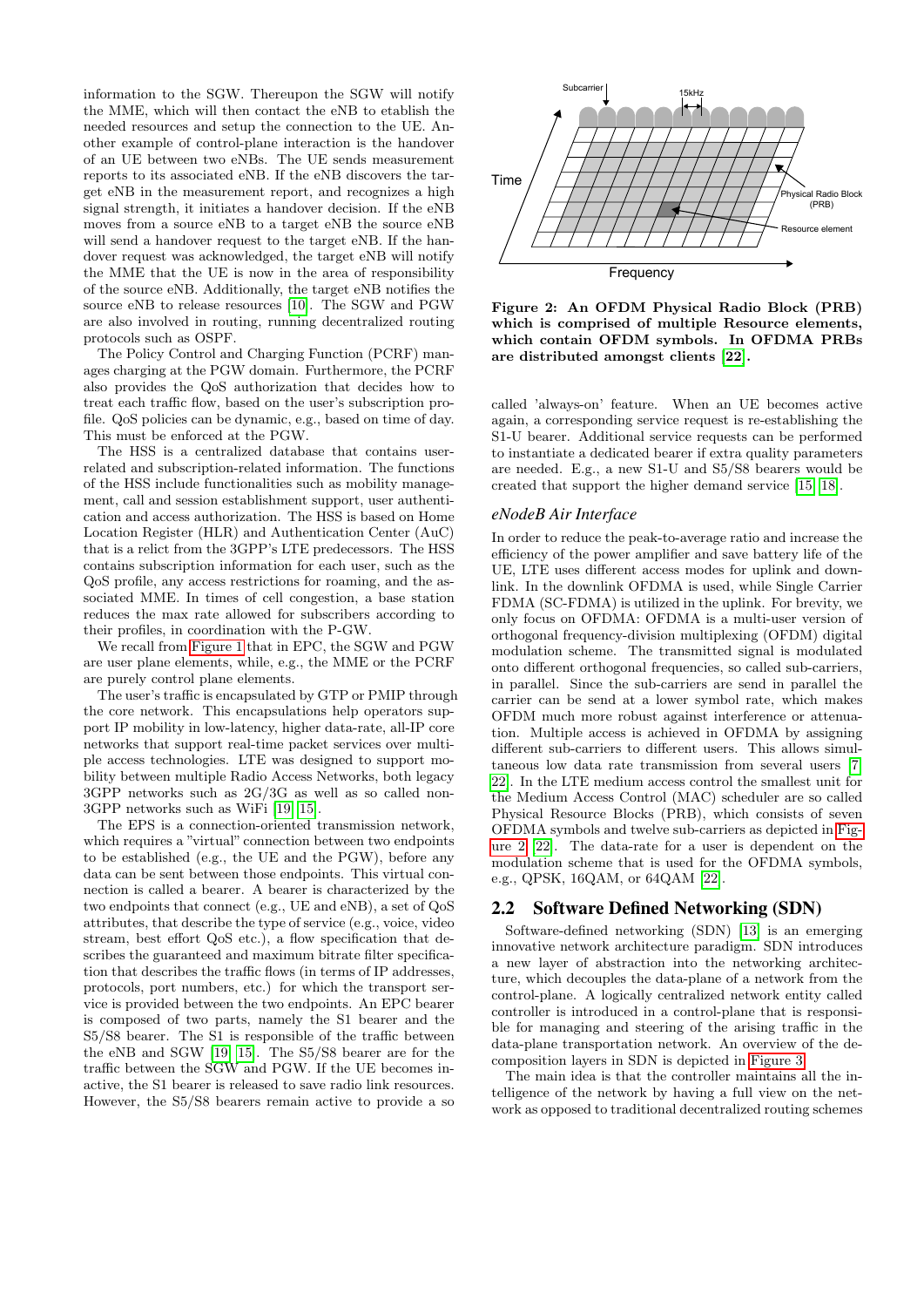

<span id="page-3-1"></span>Figure 3: SDN High-Level Architecture: The network is compartmentalized into control-plane and data-plane. The SDN Controller instructs standardized network elements in the data-plane, while networking applications use the northbound API of the controller [\[6\]](#page-9-8).

such as  $OSPF/BGP/STP$  etc., which are operated on single network routers. Hence, the controller is aware of the current network state. Apart from the controller, there are very simple networking elements, which reside in the transportation network (data-plane) and forward the incoming traffic based on rules that are given to them by the controller through a standardized southbound API. This networking elements have little intelligence themselves and are assumed to be standardized cheap common-off-the-shelf (COTS) equipment, that is easily installed and replaceable. The controller features a northbound API that can be utilized by higher level networking applications. For those applications the controller provides an united view of all the resources available to higher level applications. This way networking applications based on the controller's northbound API can be developed that operate on the full network view. E.g., this enables the operator of the network to steer her traffic at specific points which are known to be less utilized than others, thus allowing the operator to utilize the available resources more efficiently. Traditionally, only equipment vendors can modify the software of their hardware-based network elements with new networking services [\[15\]](#page-9-6). Hence the introduction of SDN leads to a programmable network, which means novel network applications can be developed very fast and easily through modern agile programming methodologies [\[6\]](#page-9-8), which leads to a shorter time-to-market period. For example, if an operator wants to experiment with a new routing protocol, without SDN the operator would need to wait for a vendor to upgrade the complete networking equipment to support that

routing protocol. However, with SDN the operator can simply deploy a networking application that implements this routing protocol and does not need to update all the specialized networking equipment. This leads to more flexibility in control and innovation.

A widely accepted SDN-enabling protocol is OpenFlow [\[11\]](#page-9-21) that defines how the control plane can be configured and controlled by the central controller. In traditional networks, switches or routers have forwarding information stored in miscellaneous formats (MAC tables or routing tables) with run complex routing algorithms that operate on these tables. OpenFlow standardizes a single and centralized protocol that can create and manage the flow tables on Open-Flow switches, replacing all other forwarding tables. The data-plane is then fully programmed by the establishment of flow tables on the OpenFlow switches through the OpenFlow controller. Incoming packets in the OpenFlow switch are either handled by existing flow tables that match a packet based on various Level 2 and 3 package headers, or the respective package is send to the controller for further action to decide what happens with the packet.

## 2.3 Network Function Virtualization (NFV)

A complementary technology to SDN is NFV [\[4\]](#page-9-22): NFV is a new paradigm that allows running virtual network functions (VNF), as software, on Virtual Machines (VMs) instantiated on general-purpose hardware rather than on standalone dedicated hardware. In NFV the network function of a device is implemented in a software package. In contrast to traditional server virtualization techniques a VNF, may consist of one or multiple VMs, on top of high volume servers, switches and storage, or even cloud computing infrastructure, instead of having custom hardware installed for each network function. Through the virtualization and the separation of software controlling the network function from the actual hardware machine(s) running the VNF additional flexibility is achieved since the software is easily maintainable and upgradeable [\[6\]](#page-9-8). Moreover, orchestration allows the automation of the instantiation, monitoring and reparation of network functions. This allows operators to dynamically create additional VNFs when needed in order to scale with user demands or to migrate a VNF on-the-fly to another machine, e.g., to optimize latency or to pool resources in times of under-utilization. From an economical point of view NFV allows network operators to cut capital expenditures for new specialized single-purpose networking equipment and reduce power consumption, e.g., by moving previously decentralized network functions to centralized data centers. Furthermore, the deployment, backup, testing and creation of new network functions becomes easier since only software needs to be started, deployed or exchanged.

# <span id="page-3-0"></span>3. PROPOSED NETWORK ARCHITECTURES

In this section, we present a selection of LTE architectures leveraging the concepts of SDN or NFV that have been proposed in the academia. We restrict our focus on those architectures that focus on the IoT and the previously the addressed challenges that were discussed in [Section 1.](#page-0-0)

#### <span id="page-3-2"></span>3.1 Mobile Flow

Pentikousis et al. [\[15\]](#page-9-6) proposed a software-defined networking approach for mobile carrier networks. They provide an architectural blueprint for implementing current mobile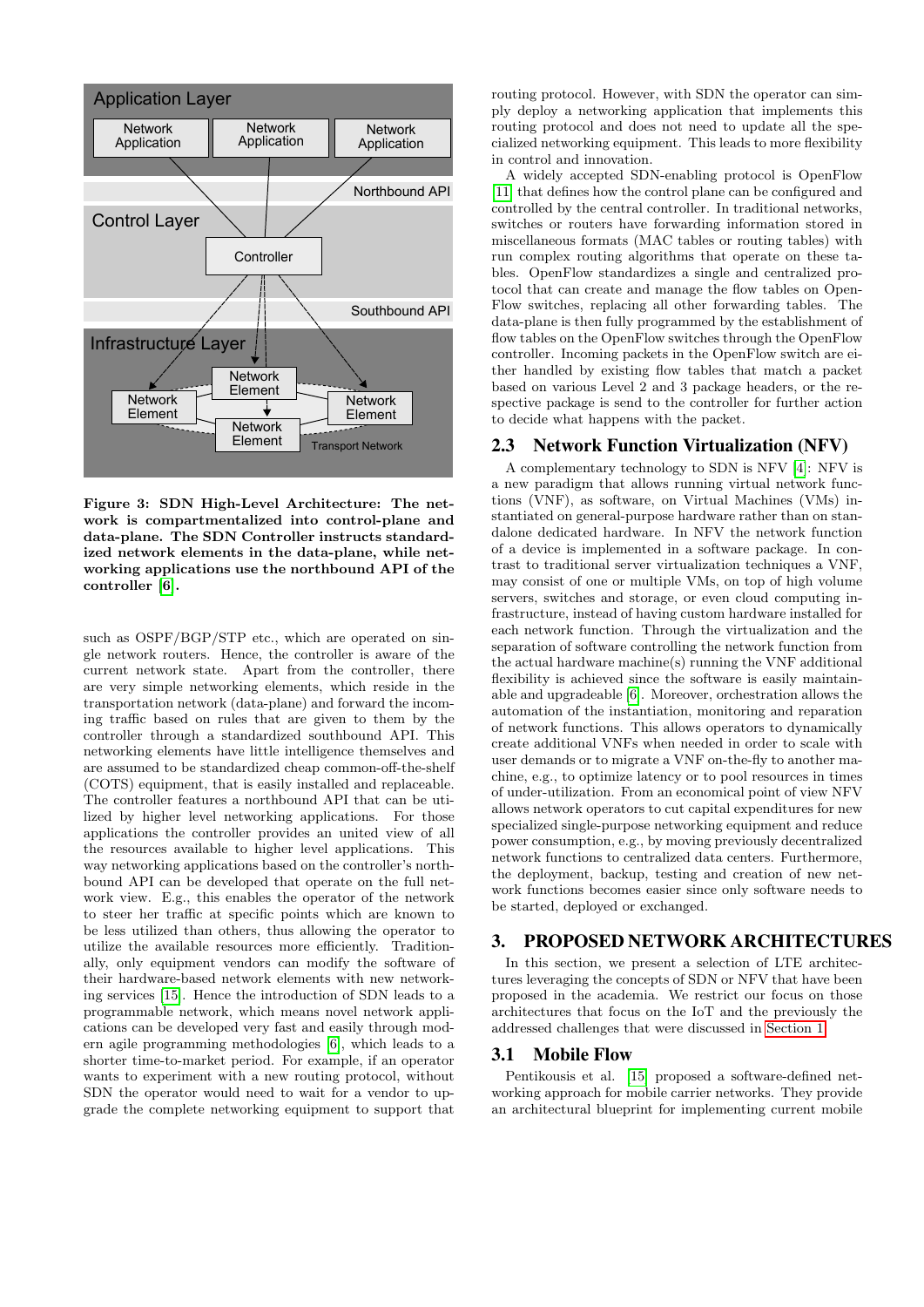

<span id="page-4-0"></span>Figure 4: Adapted from [\[15\]](#page-9-6), MobileFlow introduces a new control plane on top of the to conventional EPC architecture, while moving all the previous control-plane functions to mobile networking applications that run on the MobileFlow Controller. The mobile flow controller instructs MobileFlow Forwarding Engines that controls the flows of an OpenFlow switch. Value-added services (here: video caching) can be interposed by flow rules.

network architectures through SDN. Simultaneously, they claim their architecture is flexible and programmable enough to handle future network innovations.

### *3.1.1 Additional Controller Stratum*

Pentikousis et al. introduce a so called Software Defined Mobile Network (SDMN). The main goal of this network is to have maximum flexibility as well as programmability for the operator in the core network, where instead of deploying specialized-hardware network, the network is comprised of standard IP/Ethernet-interconnected MobileFlow forwarding engines (MFFEs). Those forwarding engines take care of all the user-plane traffic forwarding. The MFFEs are controlled by a MobileFlow controller (MFC). [Figure 4](#page-4-0) depicts the MobileFlow architecture that reenacts the functions of today's EPC. The mobile flow controller is a layer on top of the forwarding network. The functionality of the classic user-plane SGW and PGW are replaced by MFFEs while control-plane functions such as the MME knowm from EPC are moved to applications that run on the controller level of the MFC. By introducing a generic MFFE, the user-plane becomes very simple, while control-plane applications can run on the controller level in a centralized fashion and utilize the full network view. The control of traffic forwarding is realized in software on the controller instead of hardware as in traditional architectures. This allows the operator to

gain additional flexibility and adaptivity. For example the operator may steer the traffic to different service providers based (e.g., deep packet inspection, video caching, lawful interception) on rules defined that can be fully in software and that can quickly be adapted without changes in the hardware and firmware of the forwarding engines [\[15\]](#page-9-6). Also this design gives the operator the ability to whether or not to utilize network function virtualization, e.g., the operator can decide on the controller level to use a virtualized firewall that runs on a commodity-server in a datacenter or forward the traffic to a hardware-based firewall instead. Also note that this architecture introduces additional flexibility so that the operator is not bound to the particularities of the LTE architecture. That means the operator can quickly innovate to novel upcoming networking architectures. Furthermore, the controller layer can still interact with legacy hardwarecentric network elements that allow the operator to incrementally deploy the new architecture without changing the underlying hadware

#### *3.1.2 MFFE*

The MFFEs on the data-plane layer are more complex than a standard OpenFlow switch, but much simpler than a router or a PGW, because the main control-plane functionality has been moved to the MFC. MFFE must support carrier-grade funtionality i.e. Layer 3 GTP/PMIP tunneling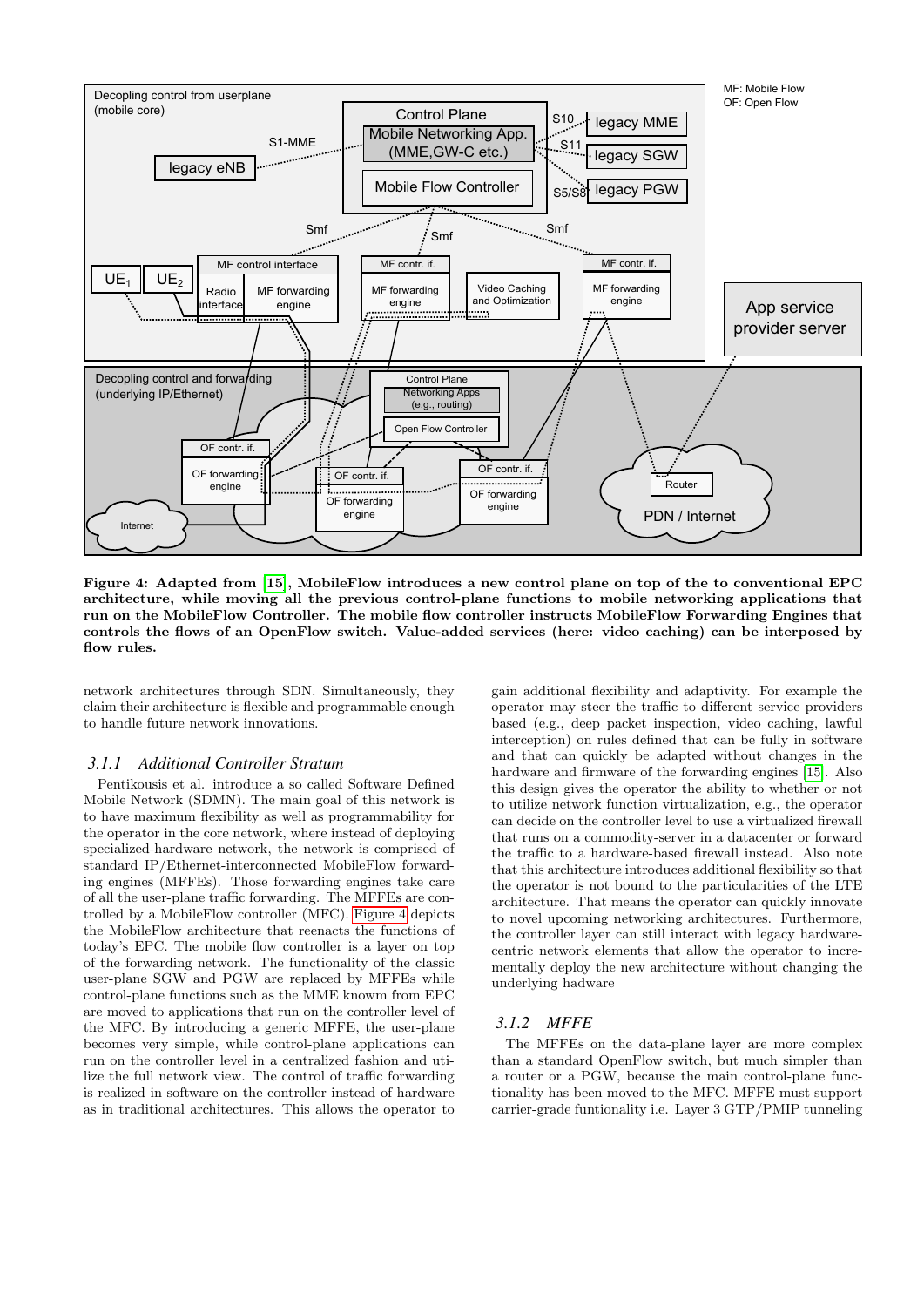(i.e. en-/decapsulating of IP packets) or flexible charging, which is not supported by convetional OpenFlow [\[15\]](#page-9-6). Similar to OpenFlow's flow tables, MFFE receive flow rules that are send via a lightweight control-layer protocol called Smf from the MFC. Based on this flow rules the MFFEs perform packet en-/decapsulation. This feature is necessary, to allow the interoperability of MFFEs with legacy networking equipment. In contrast to a OpenFlow switch an MFFE should be able to handle a multiple of the number of flow tables a OpenFlow switch can handle today. This is to allow future networking innovations not to be restricted in flexibility and being limited by current limitations. The functionality of the MFFE can either be implemented on a trimmed gateway or by extending the functionality of an OpenFlow switch. Furthermore, hybrid approaches are possible as shown in [Figure 4,](#page-4-0) where the OpenFlow controller is extended by MFC functionality as well as MFFEs are combined with OpenFlow switches. Moreover, Pentikousis et al. envision that the MFFE could also be integrated with radio interfaces to allow the management of radio bearers.

#### *3.1.3 MFC and Network Applications*

Similiar to a classic OpenFlow controller, the MFC is comprised of a northbound and a southbound interface. The latter is used to interact with the MFFEs through Smf. The former is used by mobile network applications that use network-level abstraction functions (e.g, network resource monitoring) to control the network. However, the MFC features an additional network functions block e.g., GTP tunnel processing, charging and mobility anchoring. These functions can be utilized by the network applications. Additionally, a horizontal interface is deployed for interacting with other MFCs that the operator might run in different areas. It is notable that the MFC does not directly interact with any legacy hardware, e.g., the controller has no direct interface to a legacy eNB or a PGW. Instead, the networking application takes care of all the legacy interfacing, however still the MFFEs are instructed to carry out the respective operations. Hence, novel network applications can be developed on top of the northbound interface that lead to the advantages that were previously discussed in [2.2.](#page-2-1) For example, mobility management can be realized fully through the northbound interface [\[15\]](#page-9-6).

#### *3.1.4 Multi-tenant networks*

The concept of the architecture allows for multi-tenant networks. That means one or multiple operators can use the same networking equipment in the data-plane, while having completely different networking applications running in the control-plane. This allows for better resource utilization and pooling of network resources. For example, an operator might operate a EPC based networking architecture, where each of the control-plane components such as eNB-C, MME SGW-C, PGW-C, PCRF, HSS has been fully virtualized. We use \*-C here to indicate that we refer to the controlplane specific functions of the corresponding entity running as a network application. Running those EPC network application on a cloud computing infrastructure, the operator simultaneously, might experiment with a novel network application that operates on the same MFFEs but controls a different part of the network. The same way multiple operators might share a common network, while having individual applications running for their clients on the control layer.



<span id="page-5-0"></span>Figure 5: Adapted from [\[20\]](#page-9-5): While the standard UE traffic is routed through the conventional EPC architecture, the MTC traffic is intercepted at the eNB and routed through the LightEPC instance through the MTC Server.

The authors evaluated their proposed architecture by implementing a prototype testbed, where they showcase the network programmability and on-demand creation of multiple coexisting mobile architectures (3G, 4G) in the same network.

## <span id="page-5-1"></span>3.2 LightEPC

Taleb et al. [\[20\]](#page-9-5) introduced an architecture that tackle the challenges (e.g., congestion or system overload) that arise when connecting multiple MTC attach simultaneously to a mobile network. Their proposed architecture, namely LightEPC, focuses on the orchestration of lightweight virtualized mobile core network instances that run in a cloud computing environment and simplifies the attach procedure of MTC devices for mobile networks. This concept allows operators additional scalability when coping with increasing MTC traffic. The massive increase [\[20,](#page-9-5) [12\]](#page-9-3) of MTC in mobile networks imposes a lot of additional pressure on the radio network as well as the core network, resulting in potential congestion or overload. For example, when a multitude of sensors detect the same physical event in a region they all might connect simultaneously to an MTC Server in the Internet through the mobile operator, which might impact the QoE of regular non-MTC users. Another example, is an MTC server that might trigger actions on several MTC devices (e.g., actuators or metering requests), simultaneously. This will yield in the setup of multiple bearers which involve a lot of control plane signaling and thus may overload the network.

# *3.2.1 Towards Reducing MTC Signaling Overhead*

It is expected that MTC devices attach to the LTE network (i.e. the eNB) and exchange data with an MTC server. The MTC servers are connected via a Service Capability Server (SCS) entity to the LTE core network. The MTC Inter Working Function (MTC-IWF), is connected to the SCS and is responsible for authorization of MTC Servers as well as the instruction of MTC devices to initiate a connection with the SCS. Several approaches have been introduced by 3GPP to cope with the problem of reducing the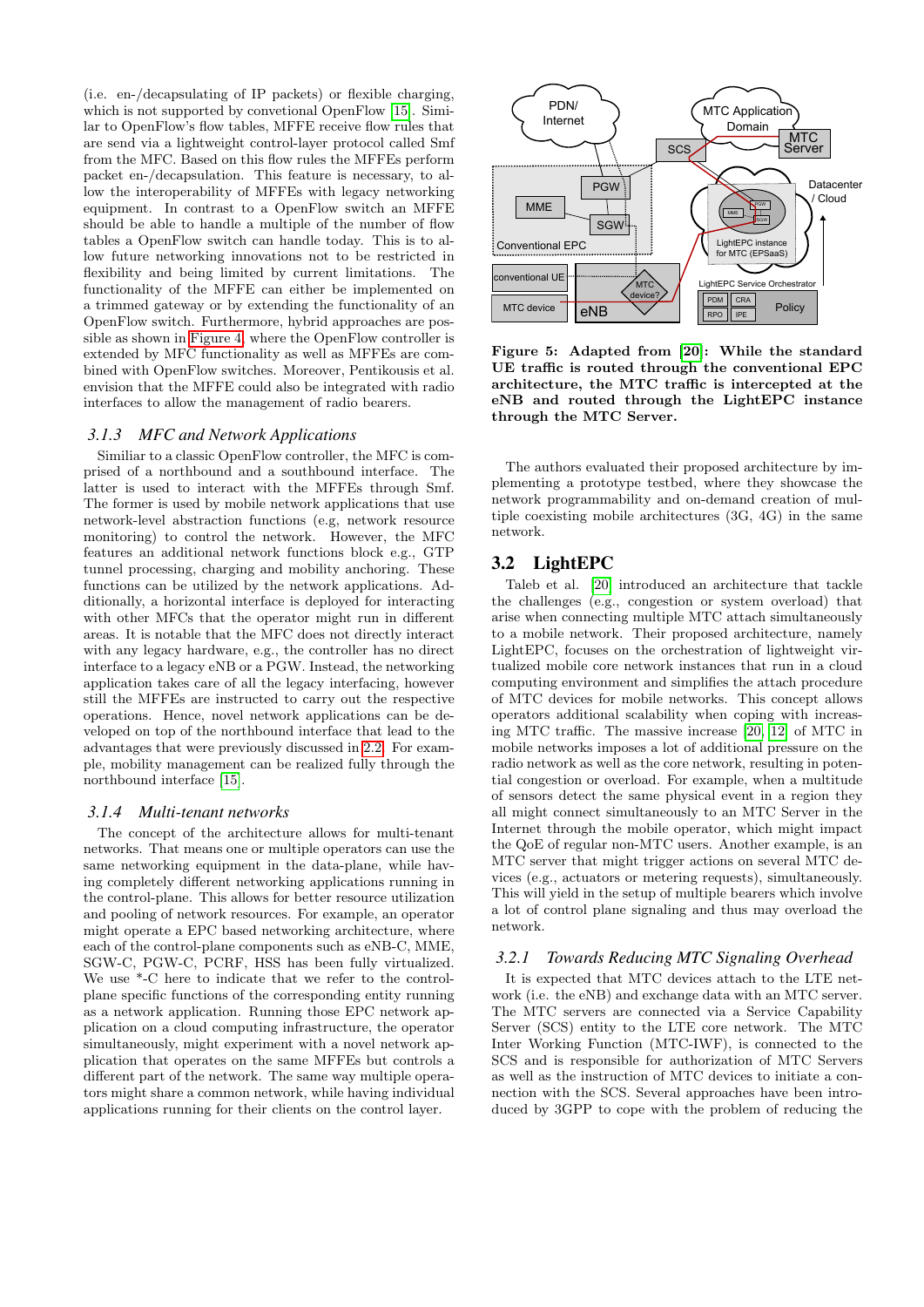signaling for small MTC data traffic. A simple solution is to embed the small data of MTC devices into SMS packets. In LTE the delivery of a SMS does not require the establishment of S5/S8 bearers and since the contents of the SMS packet are encapsulated in Non-Access-Stratum (NAS) control-plane messages. Such NAS messages are delivered to the MME and from there forwarded to an SMS-SC, which will take care of the proper routing to the MTC server. However, the packet length of an SMS is very limited for longer MTC data. Another solution is to use a dedicated protocol, namely Small Data Transmission (SDT). The MTC data is then encapsulated into SDT packets which are send over the control channel protocols to the MME. The MME will forward the SDT packets to an MTC-Inner Working Function (MTC-IWF). This entity will deliver the packet to the MTC server. A third solution is to use a combined gateway approach, where the MTC data is send through a special gateway that is different from the conventional PGW/SGW, thus removing the S5/S8 bearers [\[20\]](#page-9-5) of this gateways to a special gateway.

## *EPSaaS*

Independent from the fact that various mechanisms were proposed to handle MTC traffic, Taleb et al. aim at separating the MTC traffic from regular traffic. Furthermore, the costs for the operator to enter the MTC market should be reduced. In their envisioned architecture they exploit the features of NFV to realize EPS as a Service (EPSaaS). [Figure 5](#page-5-0) depicts the envisaged architecture. Here, the relevant parts of the networking functions of the EPS Core, are realized by virtual instances that can be run in an operator's datacenter or in a cloud computing environment. The MTC related traffic is then forwarded through this virtualized EPSaaS infrastructure while the regular user traffic is steered towards the original EPS architecture. This enables the operator to utilize the EPSaaS in times where there is a high network load originating from MTC usage, and to use the legacy EPS infrastructure for times for MTC traffic where there is lower utilization. According to Taleb et al. , the EPC network elements that suffer the most from a large number of MTC attach requests are the MMEs as well as the SGWs and PGWs, since here bearers and mobility anchors need to be maintained for a lot of MTC devices simultaneously. The introduction of EPSaaS separates MTC control plane from regular traffic control plane and is expected to lower the resource load on the regular EPS elements. Additionally, there might be MTC devices that only are active within a very specific time-frame, e.g., when periodic metering is performed. With this knowledge the additional resources may only be utilized in this time intervals, leading for a better resource utilization.

## *Modification of the eNB and SCS*

In order to distinguish the traffic of MTC devices from regular traffic and send it to the respective EPSaaS instance the eNB needs to be modified. Taleb et al. propose in their envisioned architecture that eNBs and SCSs are assumed to be equipped with a new function dedicated to detect and identify MTC service types, namely MTC Service Type Detection Function (MTC-STDF). When an MTC device is triggered (i.e. a function of an MTC is requested by an MTC server) or an MTC device wants to signal an event, the MTC devices and/or MTC servers issue signaling messages

to connect to the network and/or to trigger MTC devices to attach to the network. In such a scenario the signaling messages are intercepted and analyzed by the MTC-STDF function.

Thus in the proposed architecture the eNBs need to be modified with the ability to distinguish regular traffic from MTC traffic. For the identification part the authors suggest the eNBs may use the hardware identifiers of the MTC devices, e.g., the International Mobile Subscriber Identity (IMSI). Additionally, similar procedures must be established on the SCS. Upon the identification of MTC traffic the MTC-STDF notifies a Policy Enforcement Entity (PEE) entity about the characteristics of the MTC traffic.

The PEE is comprised of four entities: The (i) Policy Decision Making (PDM), which decides whether or not traffic is routed through a LightEPC instance. If the traffic should be routed through the LightEPC instance the (ii) Cloud Resource Assessor (CRA) is informed which takes care of the instantiation of proper cloud resources for the EPSaaS instance. The (iii) Individual Policy Enforcer (IPE) initiates the images of the VNF (such as SGW/PGW) on the VMs. Finally, the (iv) Run-Time Policy Orchestrator (RPO) will observe and adjust the LightEPC architecture during its instantiation by the analysis of MTC traffic patterns as well as available resource monitoring.

With this four entities the PEE controls the life-cycle and the scaling of the instantiated VMs. When changes in the VMs have occurred (e.g., a LightEPC instance was created) the SCS and eNB are informed to route the traffic through the LightEPC instance.

Finally, the authors evaluated their approach. They claim that with an increasing number of MTC devices the signaling (here, the attach request of the MME was evaluated) in the conventional core network is reduced, since the signaling now happens in the virtual LightEPC instance. Due to the ability to flexibly instantiate more LightEPC instances, the increasing amount of additional signaling is removed from the conventional mobile core network and offloaded to the virtual LightEPC instance.

# <span id="page-6-0"></span>3.3 Virtualized Gateways for MTC

While the previous approaches are concentrated on the use of SDN and NFV in the LTE core network, Samdanis et al. [\[18\]](#page-9-7) propose a solution that tackles the challenges for MTC traffic on the MTC device level. Considering the potential large amount of MTC devices and the assumption that MTC devices send small and infrequent data, the authors come to the conclusion that need for an individual bearer for each MTC device imposes a lot of overhead, when comparing the small message to the amount of signaling messages to establish the bearer. This overhead may easily cause congestion considering the high number of MTC devices.

# *Virtual Bearers and Gateway Virtual Machine (GVM)*

Samdanis et al. propose a *virtual bearer* solution that leverages the NFV paradigm, to reduce signaling messages for MTC devices. The architecture is depicted in [Figure 6.](#page-7-0) The main idea is that a bearer, that has been established with the conventional methods for an MTC device, is shared amongst a group of MTC devices that have similar characteristics with respect to QoS and are geographically nearby. The shared bearer is established over the radio link, S1 and S5/S8 interface. Within this MTC group, one device then holds a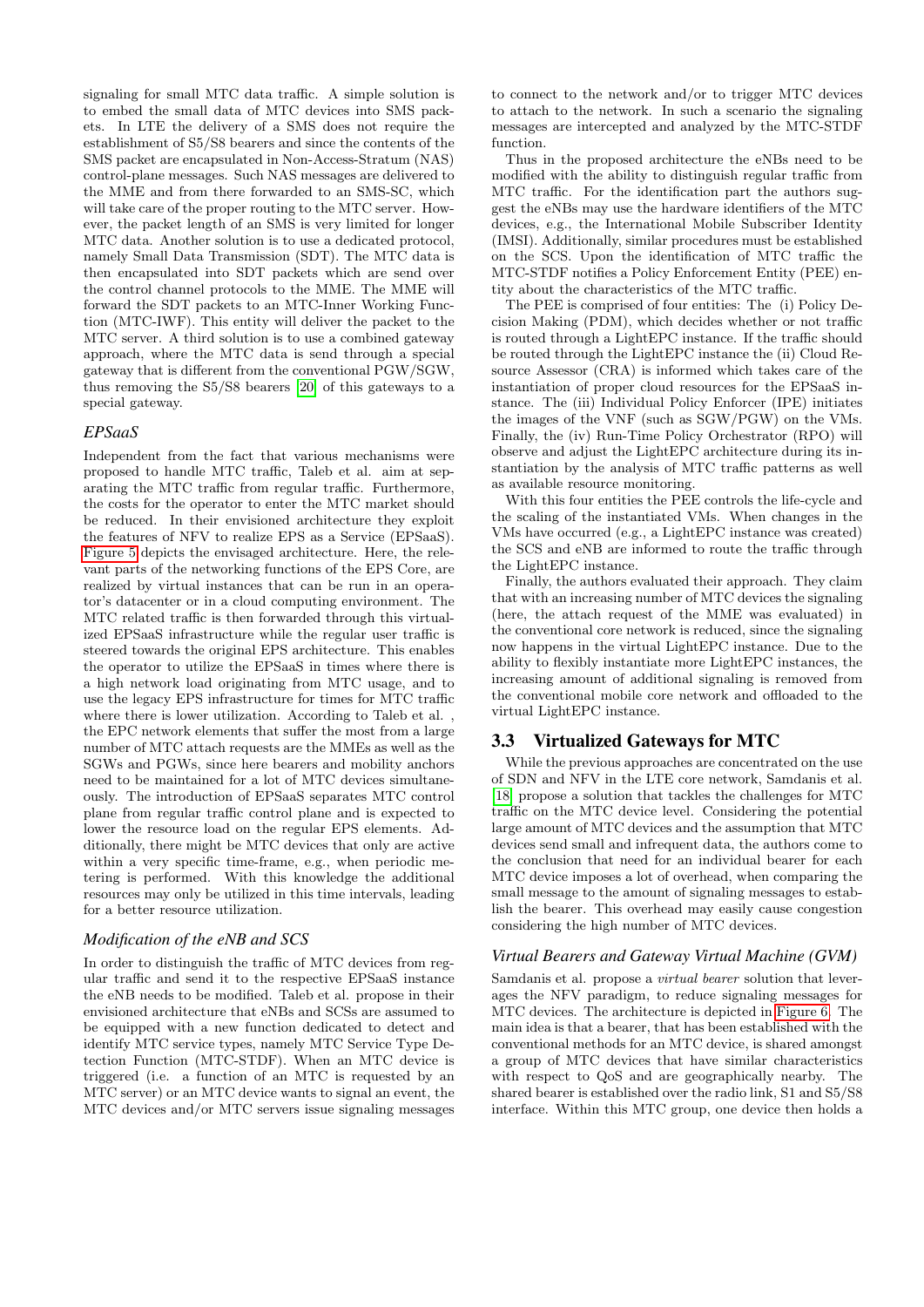

<span id="page-7-0"></span>Figure 6: Multiple MTC devices are organized in groups based on their QoS requirements and location. MTC groups are connected via D2D communication, while a single device group member is holding the shared GVM function that ensures LTE connectivity [\[18\]](#page-9-7).

Gateway Virtual Machine (GVM) function, that holds and uses negotiated bearers to transmit and receive data. The MTC device that holds the GVM function is preferably a device with low mobility and within good coverage of an eNB. The GVM is the network function that allows the group traffic to be treated as it would originate from a single LTE device. The MTC group devices are considered to be able to perform Device-To-Device (D2D) communication, for example by using WiFi-Direct or LTE-Direct. This enables MTC group devices in the vicinity, but out of eNB coverage, to communicate with the group member that holds the GVM function. After they have authenticated to the device that holds the GVM function, it will then redirect in-turn forward the data to the eNB. Members that are in eNB coverage, however, can request the GVM function to be able to send data over the virtual bearer themselves. Bearer related information, e.g., state information, as well as MTC group specific data such as group IMSI, TMSI, IP address and group keys, which any conventional LTE client would need to hold, are stored in the GVM.

However, the information about the presence of a single MTC device is not fully hidden from the core network. The MME is informed about the group information and when each MTC device attaches the network, the MME then suggests which MTC device should act as the holder for the GVM function or even distribute a sequence of devices that want to exchange the GVM function. This way the MME also acts as a scheduling entity.

#### *Migration of GVM to another MTC device*

After a device is done transferring and the MME already has provided the next device that should receive the GVM,



<span id="page-7-1"></span>Figure 7: Multiple virtual eNBs are run by multiple operators on a shared eNB [\[22\]](#page-9-18).

the MTC device that has finished communicates with D2D technology the GVM configuration to the upcoming MTC device that should receive the GVM function. Is the next device unknown, the releasing device broadcasts that it no longer needs the GVM function and a D2D discovery process is initiated, to find a device that wants to host the GVM functionality next. It is expected that all devices that want the GVM functions respond to this broadcast indicating the urgency of their need for the GVM function. The releasing device would then choose a successor based on this criteria and transfer the GVM configuration to this device, which then will broadcast to all group members that it now holds the GVM functionality. The authors propose two possible ways to realize the transfer of the GVM either the device that has received the GVM informs the MME about the reception of the GVM, the MME then can update its records. After a period of idleness, the eNB may release the shared virtual bearer. The device that currently holds the GVM function in that time will notify all other group members via D2D, so that the next device that wants to use the GVM needs to send the proper signaling messages to re-create the radio and S1 bearer again.

In the author's analysis the proposed scheme of sharing the MTC function amongst group members is compared against a purely event-based and a scheduled coordinated triggering scenario. In case of low MTC network load the scheme introduces additional overhead due to supplementary D2D communication, however, when the MTC load in the network increases the congestion at the eNB is reduced.

# 3.4 Wireless Virtualization on eNBs

Zaki et al. [\[22\]](#page-9-18) investigated the use of NFV to allow operators to share the same physical resources and have coexisting operator networks on the same network infrastructure. They examine the use of a multi-tenant eNB, i.e. the wireless resources at the eNB are allocated amongst multiple (virtual) operators. It is envisioned that the sharing of the wireless resources will lead to a more efficient use of the scarce resources, while simultaneously reducing the total amount of eNBs. Lastly, this would allow novice mobile operators an easier entry to the mobile market. Furthermore, the author's require that this sharing of those resources should be fair respect to used spectrum, power-consumption, and, QoS parameters.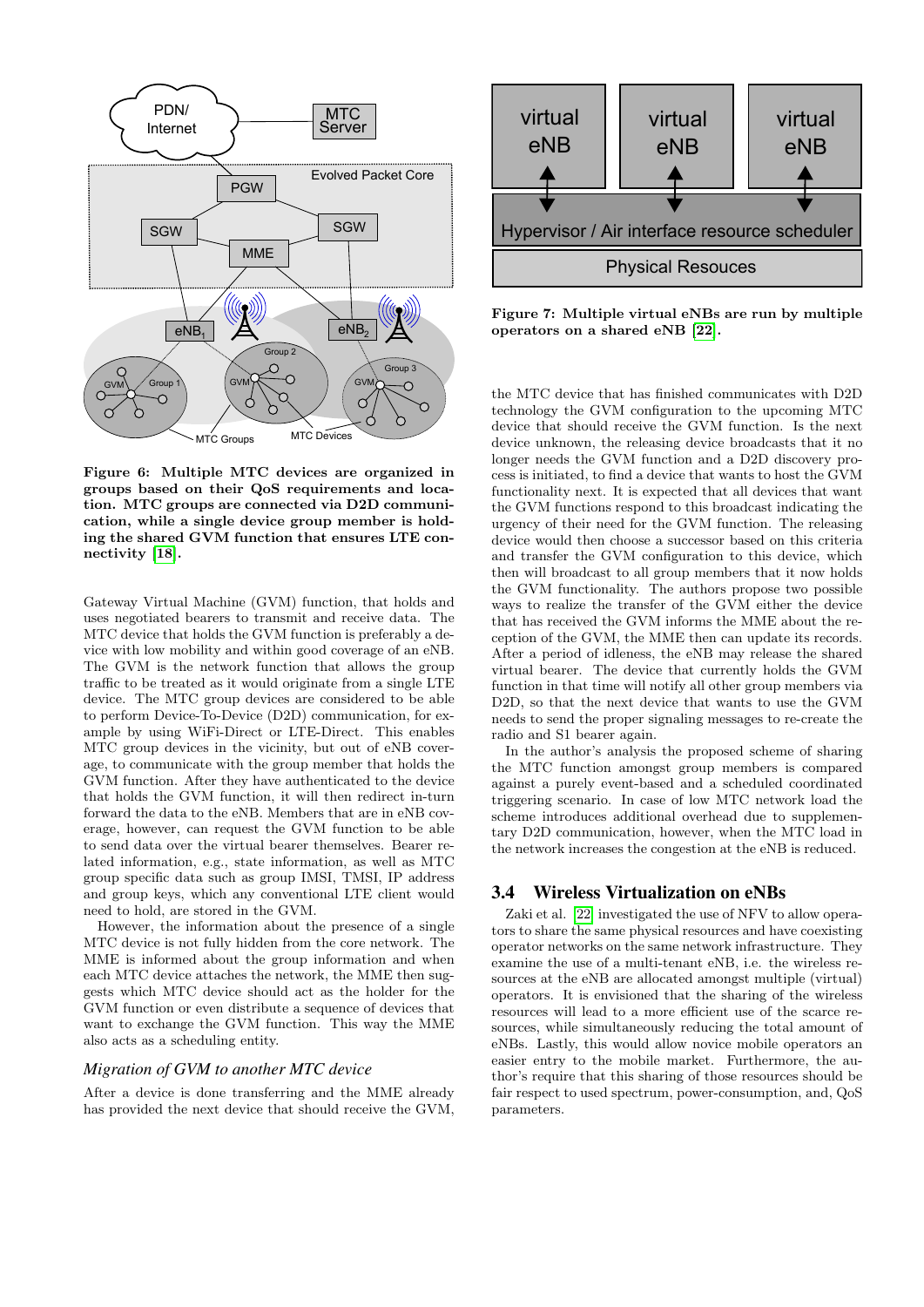## *eNB Hypervisor*

To allow multiple operators to use the wireless resources provided by the air interface of the eNB, a hypervisor stratum is created on the eNB that allows the operation of virtualized eNBs on top of the hypervisor as depicted in [Figure 7.](#page-7-1) The hypervisor is responsible for the scheduling of real wireless resources between the virtual eNBs. Prioritization is done by complying with contracts that have been defined with the individual operator. Different contract types are defined: fixed guarantee where an operator request a fixed bandwidth regardless whether it is used or not, dynamic guarantee where an operator is assigned a maximum bandwidth, but only the bandwidth that is actually used is allocated, best effort where the operator is assigned a minimum and a maximum bandwidth where the minimum bandwidth is always allocated, best effort with no guarantees the operator would only be allocated resources if there are any left to assign.

#### *Resource Scheduling*

Based on this contract types the resource scheduler at the hypervisor distributes resources. In LTE those resources are the Physical Resource Blocks (PRB) for OFDMA as introduced in [Section 2.1.](#page-2-2) Each operator running a virtual eNB will periodically send bandwidth-estimations to the hypervisor, that include whether more PRBs are needed or allocated PRBs can be released. With this estimations the hypervisior has the ability to split the resources between the operators. First the operators with fixed guarantee and the minimum bandwidth of best effort operators are assigned. The remainder is distributed across the other operators by a fairness factor, which is based on the ratio of total estimated bandwidth and the desired operator's bandwidth need.

The authors simulated their proposal in a network simulator. Their simulation showed that the dynamic guarantee operators can benefit from potential cost savings due to releasing unused PRBs and the best effort operators can benefit from using those released PRBs.

## <span id="page-8-0"></span>4. DISCUSSION

The proposed approaches we described differ in their domain of applying the NFV and SDN concepts and are merely comparable. Hence, we discuss each approach individually.

#### *MobileFlow.*

The MobileFlow architecture (c.f., [Subsubsection 3.1\)](#page-3-2) introduces a general architectural blueprint for maximum flexibility and programmability by exploiting the SDN and NFV paradigm. The proposed architecture allows the operator to innovate to novel controlling models by the introduction of new control plane applications that run on top of a Mobile-Flow controller, which controls the underlying transportation network. Furthermore, it allows multi-tenancy and co-existing network architectures. The architectural proposal clearly solves the problems of limited hardware-centric flexibility within current mobile networks. Additionally, it solves deployment aspects of novel technology. Moreover, not only the control-plane stratum is exchangeable, but also the transport stratum to switch to newer transport-plane hardware in case of latter innovation.

However, the authors envision that the functionality of the eNB is also controlled by the mobile flow controller, which

remains future work. Furthermore, the authors only show a proof-of-concept implementation. Additional overhead in terms of network performance that is introduced by the additional decoupling was not examined. Finally, the challenges in terms of massive traffic increase as well as a rapid increase in new devices such as MTC devices are only partly solved by optimizing the current networks utilization and relying on future networking applications to solve this problems.

#### *LightEPC.*

The LightEPC framework (c.f., [Subsubsection 3.2\)](#page-5-1) copes with increasing MTC traffic by utilizing NFV and cloud technology to dynamically deploy virtualized network instances of the EPC specifically to reduce the networking load of the conventional EPC core network to handle EPC traffic. The architecture seems to solve the problems operators might face with respect to a large amount of MTC signaling traffic for short transmissions. Due to the introduction of orchestration LightEPC allows operators to save costs by only utilizing the resources currently needed.

However, they introduce additional traffic control logic at the eNB, which might be still overwhelmed by the large amount of MTC traffic. Furthermore, the arising problems are just offloaded to another level, namely the LightEPC instance. While the signaling overload is merely offloaded to a virtual software instance, it is still existent. At the same time introducing more and more virtualized EPC instances running in parallel, might lead to additional management overhead and redundancy, while the underlying technology still remains stale. Furthermore, the additional delay, which is introduced by outsourcing the traffic to the datacenter/cloud is not taken into account. Hence LightEPC seems to be only a temporary incremental approach in coping with the arising MTC challenges.

#### *Virtualized Gateways for MTC.*

Konstantinos et al. introduced an architecture for sharing a virtual bearer between a number of MTC devices, as described in [Subsubsection 3.3.](#page-6-0) MTC groups are predefined based on equal quality parameters and use a shared gateway network function to transmit data via a virtual shared bearer. This solution tackles the increasing amount of MTC devices by grouping them and thus reducing the amount of resources that the core network needs to reserve. Although this solution reduces the signaling traffic in the core network it also increases the management and signaling on the layer of the MTC devices through D2D communications, thus indirecting the problem of increasing MTC traffic to more interfering D2D traffic. Furthermore, MTC devices might be small and restricted in resources. Thus this additional management may restrain battery life. Additionally devices within the MTC group may fail or become disconnected, which can lead to complex handover special cases to increase the robustness. In addition MTC-groups must be pre-configured, which restricts application scenarios with high mobility and raises the question why not to use a conventional local gateway e.g. a stationary dedicated point instead.

Lastly, in case of frequent transmission the creation of a MTC group may lead to congestion on the MTC device as it has to wait to receive the GVM making it infeasible for real-time applications.